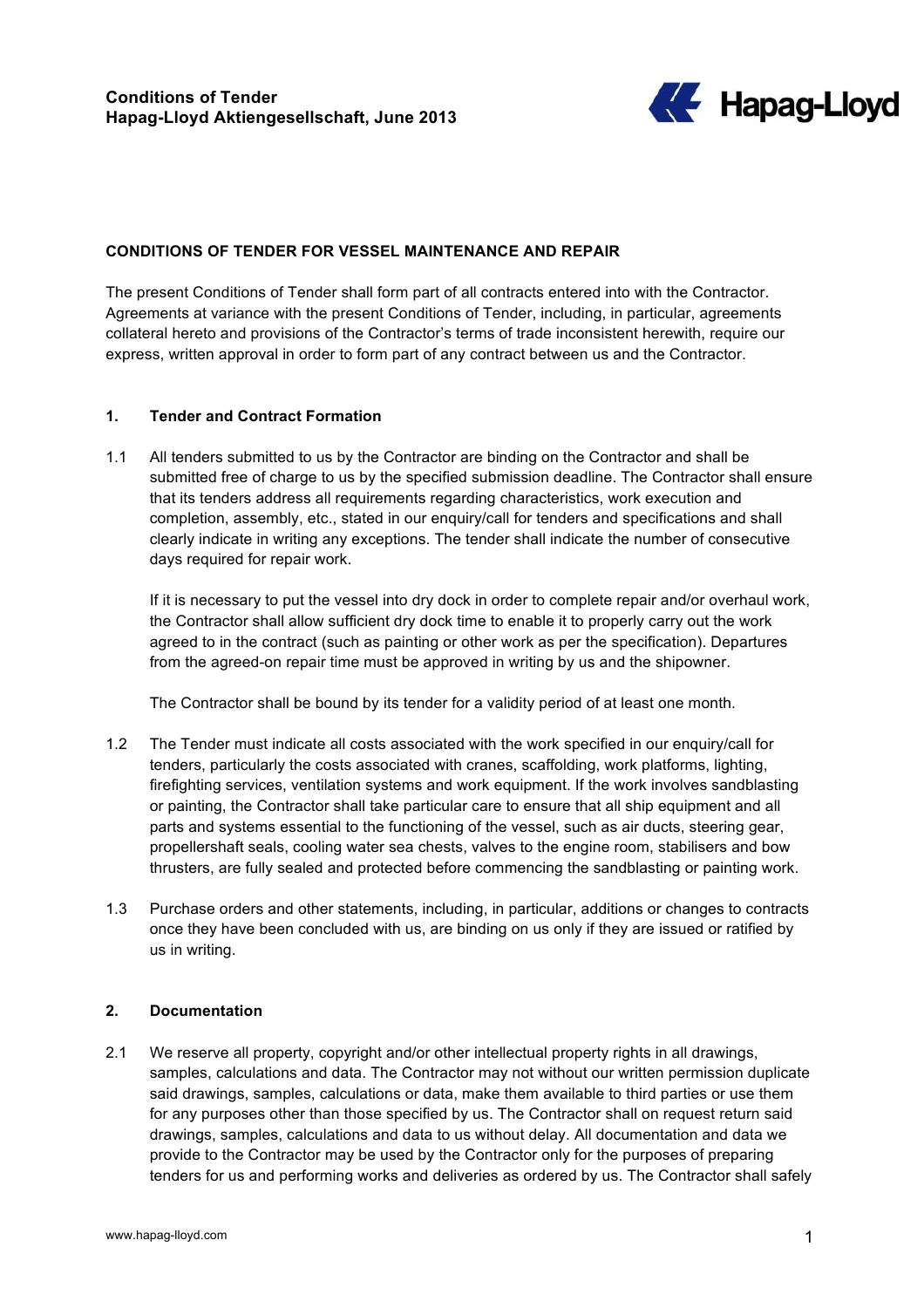

store said documentation and data and protect them against access by unauthorized third parties (duty of secrecy).

2.2 No approval given by us regarding drawings, calculations or other technical documents shall be construed as discharging the Contractor from the due and proper performance of its contractual obligations.

# **3. Pricing and Compensation**

- 3.1 The contract price agreed upon between the Contractor and us shall constitute full remuneration for all work done by the Contractor, including all costs and incidental expenses. We will not be required to pay any additional costs or incidental expenses unless they were indicated in the Contractor's tender or agreed upon with us in writing.
- 3.2 If we have agreed with the Contractor for certain works to be charged for on an hourly basis, then the Contractor shall furnish proof of the hours worked in the form of timesheets that have been confirmed by signature by us.
- 3.3 No overtime rates will be paid unless we or the shipowner have accepted these in writing before the corresponding works are carried out.
- 3.4 Additional works and deliveries that do not fall within the scope of the contract concluded with the Contractor may be undertaken only if and when they have been ordered in writing by us or the shipowner. Before the additional works or deliveries are undertaken, the Contractor shall notify us and the shipowner in writing whether and to what extent such additional works and deliveries will result in an increase in the contract price and whether and to what extent the additional works and deliveries will necessitate an extension of the contractually agreed-upon time for performance of the works and deliveries. The Contractor will receive no payment from us or from the shipowner for any additional works and deliveries it undertakes in contravention of the provisions of this clause 3.4.
- 3.5 If the vessel has to be moved or relocated during the shipyard lay-up period for reasons that fall within the sphere of influence of the Contractor, we shall not be required to pay any costs thereby incurred.

#### **4. Deadlines and Time Limits**

- 4.1 The Contractor shall strictly observe all contractually agreed completion deadlines and time limits for carrying out and finalisation of the agreed works and deliveries. Agreed time limits run from the time when the vessel is made available to the Contractor.
- 4.2 If the Contractor becomes aware that a deadline or time limit especially the deadline for redelivery of the vessel – will be missed/overrun, it must notify us without delay in writing as to the cause and likely duration of the overrun.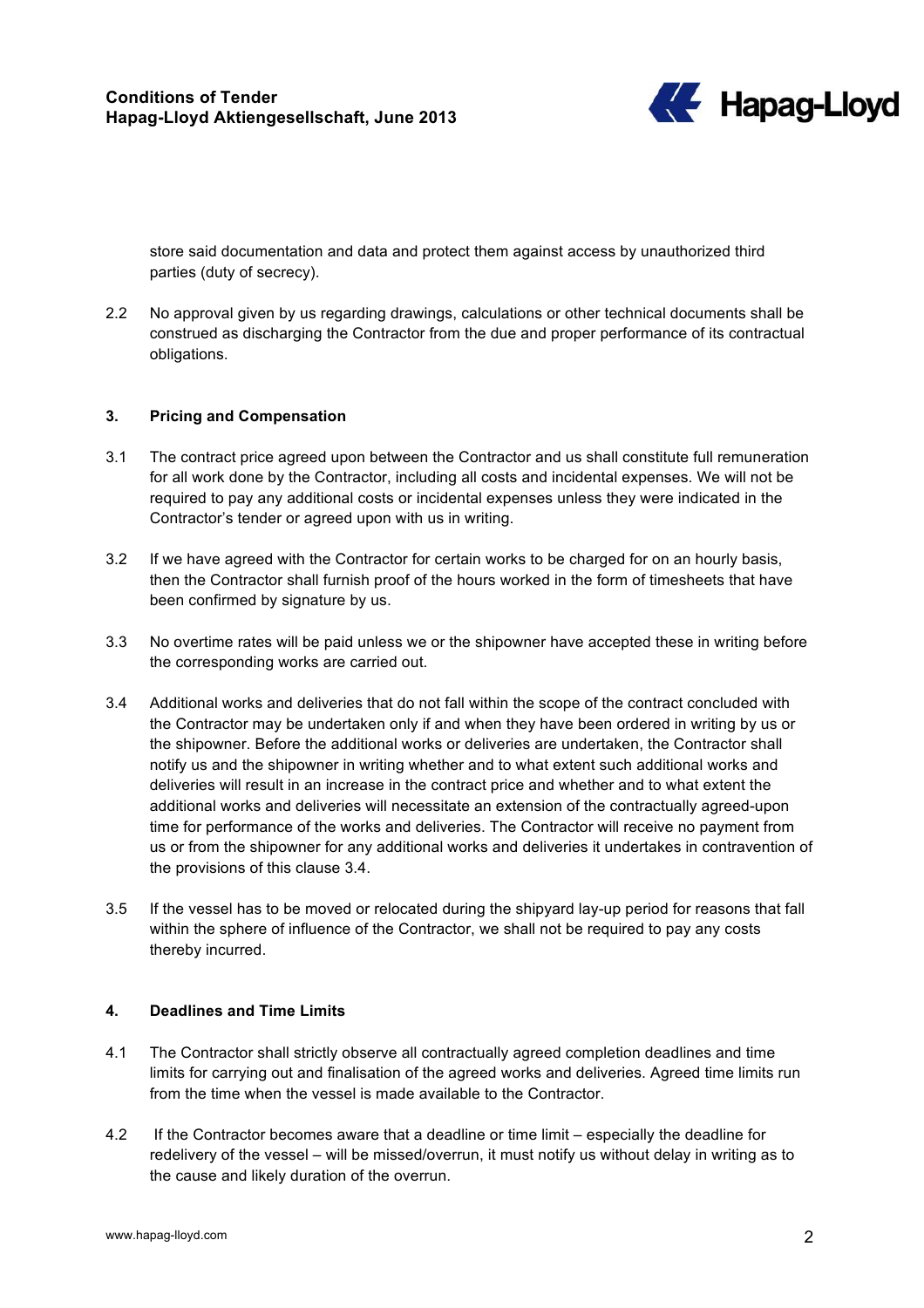

# **5. Liquidated damages**

If redelivery of the vessel is delayed, the Contractor shall pay us liquidated damages equal to 0.5% of the gross contract price for each calendar day of delay up to a maximum of 10% of the gross contract price. We are entitled to claim liquidated damages until final payment, even if we do not expressly reserve the right to claim liquidated damages at the time of acceptance of the works and deliveries. This is without prejudice to our right to claim damages at law (for late performance) over and above the liquidated damages. The amount of any liquidated damages already accrued will, however, be deducted from additional damages for late performance.

# **6. Assignment of Rights, Counterclaims and Retention/Refusal of Performance**

- 6.1 The Contractor may not without our permission assign or transfer to third parties, partly or wholly, its claims and rights against us. This does not apply to claims for payment of money, particularly such claims that are the subject of an extended retention of title (verlängerter Eigentumsvorbehalt) agreement. We reserve the right to assign to third parties, particularly to insurers, any claims we may have against the Contractor.
- 6.2 The Contractor may set counterclaims off against claims by us only if the counterclaims are undisputed, have been adjudged by way of an unappealable court decision, or are fully proven to the point where a judicial ruling can be made.
- 6.3 The Contractor may exercise a right of retention/right to refuse performance only if the counterclaim on which the right is based stems from the same contract as that pursuant to which delivery/performance by the Contractor is due.

#### **7. Handover to Contractor and Acceptance by us**

7.1 If the Contractor wishes to undertake preparatory measures prior to receiving the vessel that are not expressly included in the contractual scope of services, it shall first obtain permission in writing from either the shipowner or ourselves for all work comprising the preparatory measures. If the Contractor fails to obtain permission, we will not be required to pay for such preparatory measures.

The shipowner and ourselves may at any time up until the arrival of the vessel at the shipyard vary the scope of services agreed upon between us and the Contractor. This includes, in particular, the right to remove from the scope of services individual sections/items of the specification previously agreed upon with the Contractor. If the scope of services is thereby diminished, then the contract price shall be reduced accordingly. If the scope of services is thereby increased, the Contractor shall have the right to demand a commensurate increase in the contract price. If, in the course of performing the preparatory/repair measures, the Contractor discovers any defects in the vessel that are not covered by the contract, it shall inform us thereof without delay. We will then have the right, but not the obligation, to extend the scope of repairs to accommodate the defects in return for a commensurate increase in the contract price.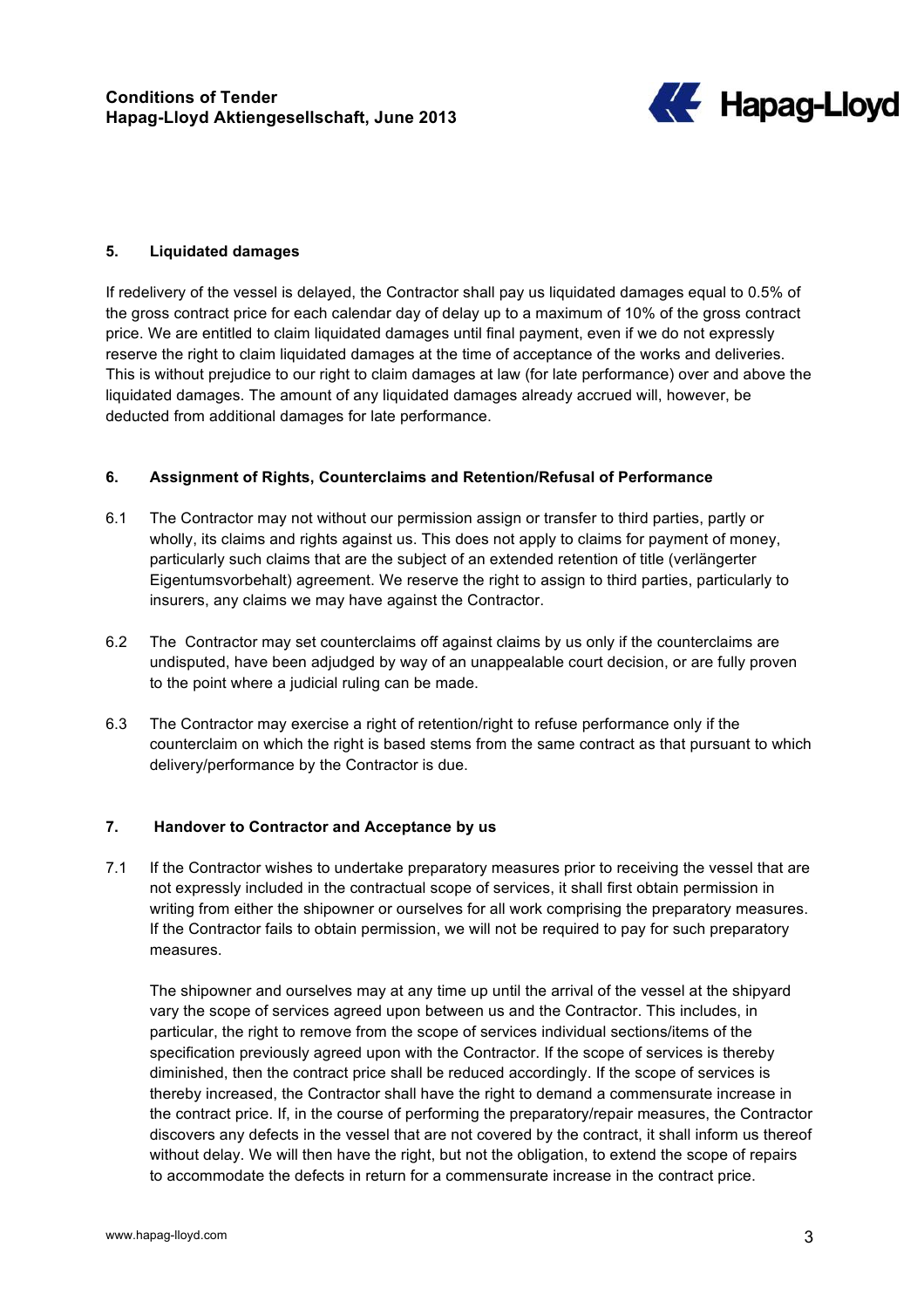

- 7.2 As soon as the vessel has arrived at the Contractor's shipyard or, alternatively, once the vessel has been put into dry dock and we have been informed of this, the Contractor shall determine all existing measurements (e.g. steering gear, propeller shaft, ultrasonic measurements, main engine crank web deflections, etc.) and record the same in writing.
- 7.3 On completion of individual items of the contract works, the Contractor shall notify us in writing so that we can undertake acceptance thereof. Any necessary acceptance tests of completed works and deliveries must be conducted immediately in our presence and that of the shipowner.
- 7.4 The Contractor shall bear all the pertinent costs of the acceptance. Each party shall pay its own personnel costs associated with acceptance.
- 7.5 In cases where the ability to determine whether work on a system, item of machinery, etc. has been completed to the contractually required standard depends on the completion or commissioning of a downstream performance/delivery in the workflow, we will undertake acceptance of the work done only after the downstream deliverable has been successfully installed, commissioned and, where necessary, acceptance tested by the competent organizations (such as classification societies).
- 7.6 We have the right to refuse acceptance of deliverables if acceptance is rendered impossible or unreasonable as a result of force majeure or other circumstances beyond our control (including industrial disputes).

# **8. Final Report and invoice**

- 8.1 After all deliverables have been completed and accepted in accordance with clause 7 above, but before the vessel has been redelivered to us, all deliverables/work undertaken by the Contractor will be recorded in a final report. The deliverables/work recorded in the final report will form the basis for invoicing by the Contractor.
- 8.2 The Contractor shall submit to us verifiable original invoices without delay once the contract works have been completed and accepted as being in accordance with the contractual requirements. We will aim to discuss the final invoice with the Contractor in a concluding meeting with the Contractor as soon as possible, preferably before redelivery of the vessel to us.
- 8.3 The invoice amount shall be due and payable 30 days after receipt of the verifiable invoice by us.

# **9. Materials and Equipment Provided by the Shipowner**

9.1 The Contractor shall transport to the specific place of installation/use on the vessel all materials and items of equipment provided by the shipowner, irrespective of whether the materials or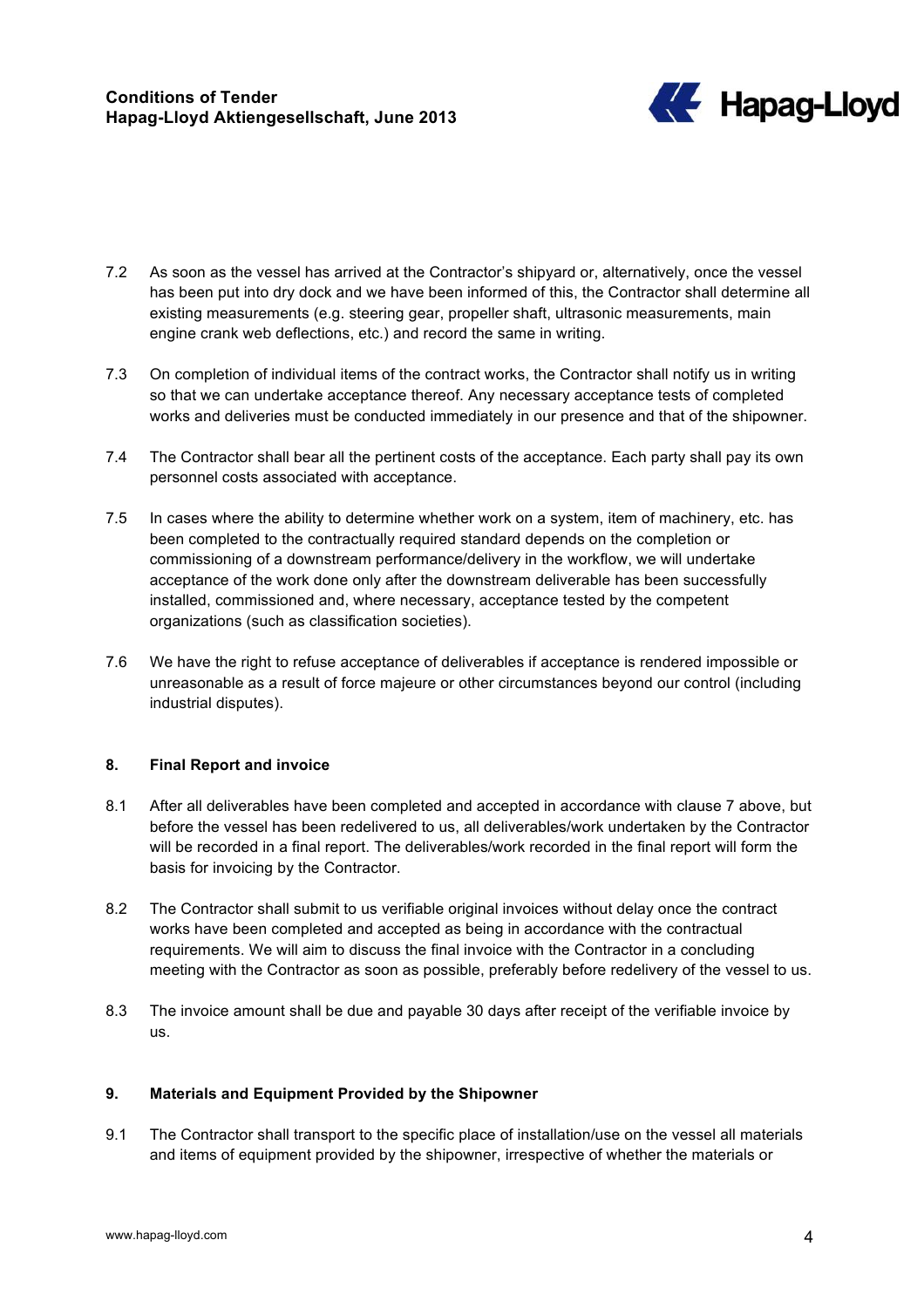

items of equipment are stored aboard the vessel or delivered to the Contractor. The Contractor will be reimbursed at the agreed-upon rates for any costs incurred in relation to this.

9.2 Where materials and equipment so provided are delivered to the Contractor, the Contractor shall store them for us and hold them ready for use by the shipowner until such time as they are installed. The Contractor shall mark such materials and equipment as being our property and keep the same sufficiently separate from other materials at the shipyard.

The Contractor shall keep aside ready for collection by us or the shipowner any materials or items of equipment provided by the shipowner that it does not use.

- 9.3 The Contractor is liable for loss of or damage to materials and equipment provided to him from the time when the Contractor takes possession of said materials and equipment. The Contractor is not, however, liable if the loss or damage is not caused by fault on its part. The Contractor shall at its own cost and expense take out adequate and suitable insurance cover for these materials and equipment.
- 9.4 Ownership of equipment and materials removed from the ship remains with us unless otherwise agreed in writing.

#### **10. Subcontractors, crew and external firms**

- 10.1 If the Contractor uses subcontractors, it shall remain responsible for the overall organization of the work as well as for ensuring that the work itself is done in an efficient, proper and professional manner. The engagement of subcontractors shall in no way discharge the Contractor from its obligation to perform the work in a proper manner and to the standard required by the contract.
- 10.2 A subcontractor is any company and any craftsman with the exception of the Contractor itself who performs work on the vessel, irrespective of whether they are engaged by the Contractor or by the shipowner.
- 10.3 The vessel's crew and the employees of companies under contract to us are authorized to perform the necessary repair work aboard the vessel. We will inform the Contractor of the nature and scope of such work.
- 10.4 Save and except as provided otherwise in writing, the vessel's crew shall remain on board the vessel throughout the duration of its time in the shipyard.

# **11. Overhaul and dry dock**

11.1 Wherever the term "overhaul" is used in the specifications and no other specific requirements are mentioned, the Contractor shall be permitted to charge for the following types of work: dismantling, transport to workshop, opening up, cleaning, derusting, painting, preparation for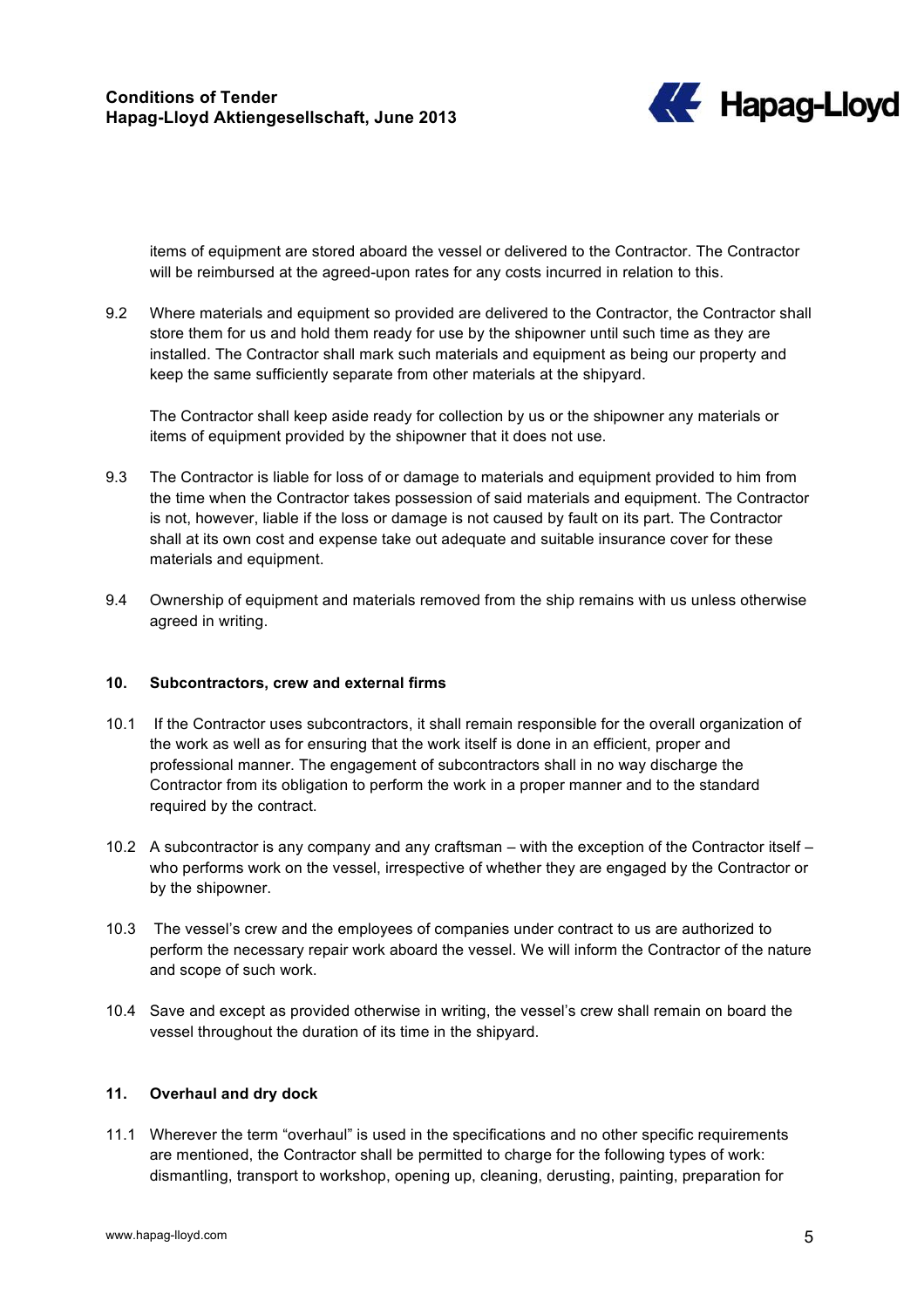

inspection, reassembly in good working order using new bolts, nuts, joints and packings/seals, reinstalling onboard and testing to the shipowner's satisfaction.

- 11.2 Following all repairs, modifications and other work that involve the fitting of new parts (pipes, steel plates and profiles, girders etc.), all exposed machined surfaces must be sealed with a primer.
- 11.3 If, following completion of all work, it is not possible to undock the vessel in the same conditions as existed at the time of docking, we and the Contractor will jointly draw up a plan for the safe undocking of the vessel. However, this shall not constitute any acceptance of liability or responsibility on our part for the safe refloating of the vessel.

# **12. Performance of work, safety measures and specifications**

- 12.1 The Contractor shall ensure that all work it undertakes and all materials it uses are state-of-theart and meet the requirements of the classification societies, the health and safety requirements of Berufsgenossenschaft Verkehr (to the extent applicable) and all other applicable official rules and regulations imposed by the vessel's flag state. Compliance is required with both safety rules and with waste disposal/environmental rules. Furthermore, the Contractor guarantees that the Work (pursuant to § 631 BGB – German Civil Code) and all materials used are free of asbestos.
- 12.2 The Contractor shall by means of inspections and up-to-date certifications by suitably qualified analytical chemists establish to its satisfaction that places in which hot work is undertaken are free of gases and suitable for hot work.
- 12.3 The Contractor shall take all necessary measures to manage all direct and indirect risk of leakage arising from any work hereunder that necessitates the opening up of machinery, pipes, heat exchangers, fittings, etc. I.e. the Contractor shall check his works for leakage risks, monitor them constantly and implement any precautionary safeguards against leaks that may be necessary. Works that entail the risk of leakage may be commenced only after clearance has been given by us. The Contractor shall be liable for the full cost of any damage and consequential losses which arise as a result of leaks and for which the Contractor is responsible. Following completion of these kinds of potentially leak-prone works, the Contractor shall remove any temporary anti-leak solutions (plugs, blanks, etc.) it may have applied and shall ensure that all the systems and components it has opened are properly re-closed and sealed tight. The above-stated precautionary measures are designed to prevent any damage to the vessel and must be taken irrespective of whether the vessel is afloat or in dry dock. All costs associated with the above-stated works, checks and measures shall be paid by the Contractor unless they are itemized in the tender.
- 12.4 The Contractor shall, where necessary for the due performance of its work under the contract and at its own cost and expense, ensure that there is adequate lighting in the interior of the vessel and the surrounding areas, on deck, in the engine room and in all other places where lighting is required. We will compensate the Contractor for lighting only if it is itemized in the tender.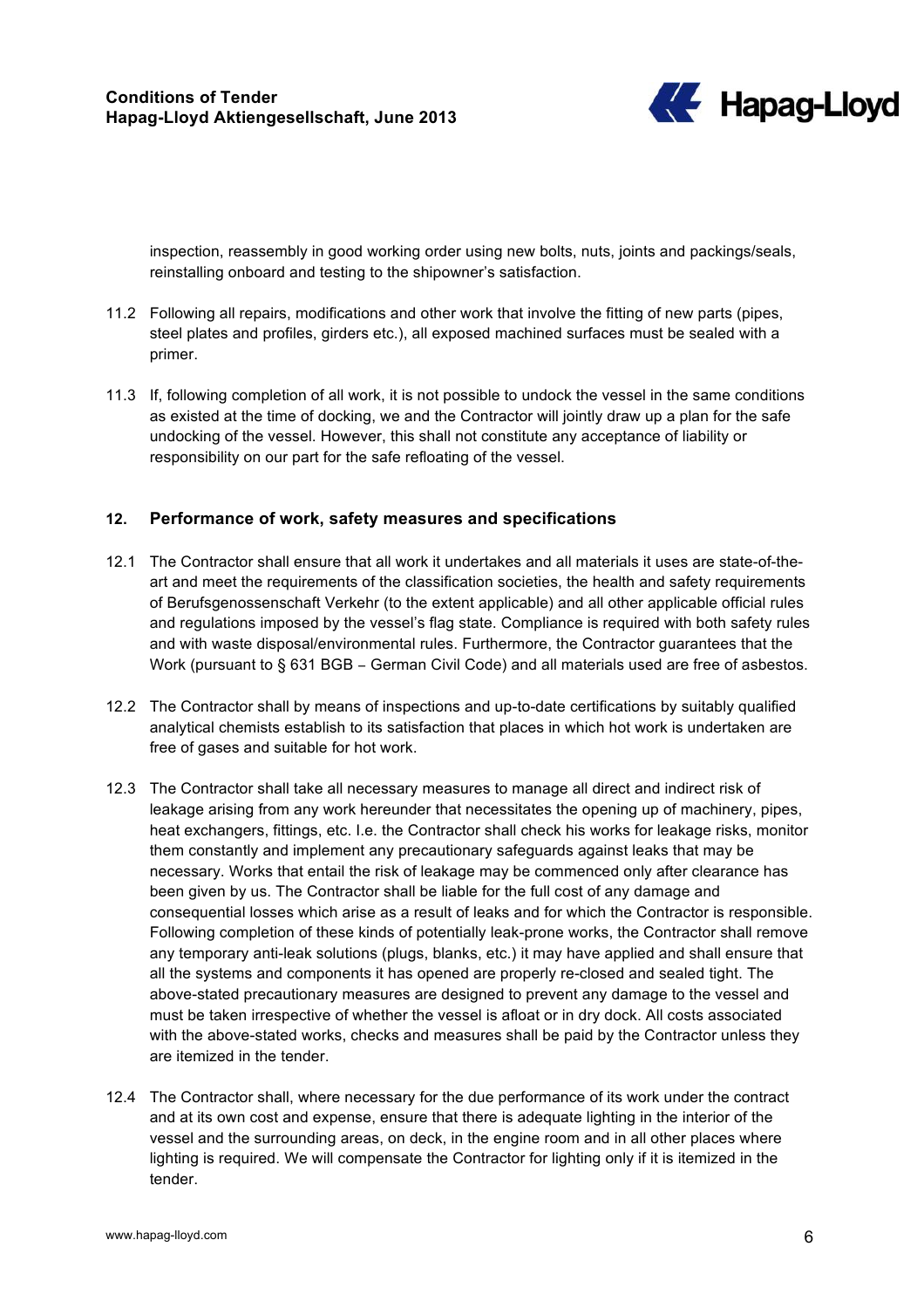

- 12.5 While the vessel is in the shipyard, the Contractor shall have in place proper and adequate fire protection systems and measures that comply with the applicable fire prevention standards and requirements.
- 12.6 The Contractor shall remove free of all cost to us any dirt, grime or rubbish that arises during and after the repair work while the vessel is in the shipyard.
- 12.7 The vessel delivered by us to the Contractor for repair work must not under any circumstances or at any time whatsoever be moored alongside another vessel, nor shall any other vessel be moored alongside the vessel delivered by us.

# **13. Liability and indemnity**

- 13.1 The Contractor shall indemnify and hold us and the shipowner harmless from and against any and all claims by third parties, including claims by any of the Contractor's employees who may be injured in the course of the contract work. The Contractor shall likewise indemnify and hold us and the shipowner harmless from and against any and all claims and fines that may be made or levied against us or the shipowner on the basis of water, soil or air pollution (including sound pollution by noise emissions).
- 13.2 The Contractor shall be liable for all damage that may result from any use that it may make of the vessel's engines, machinery equipment or fittings, such as winches, ropes, pipelines etc.

#### **14. Defects**

- 14.1 The Contractor warrants that the deliverables will have the characteristics agreed upon under the contract with us, that they will accord with the state of the art (including, in particular, the applicable requirements imposed by regulatory agencies and industry associations and all applicable accident prevention regulations), and that they will be free from faults or issues that may in any way negate or diminish their value or suitability for their ordinary use or for any use provided for under the contract concluded between us and the Contractor. The Contractor further warrants that the use of the deliverables will not infringe any rights of third parties, including, in particular, rights under patents and any other intellectual property rights.
- 14.2 If the deliverables are defective or for any other reason fail to accord with the contract, we shall be entitled to all statutory claims, rights and remedies without any limitation or restriction (such as limitations or exclusions of liability) whatsoever. In case sec. 377 German Commercial Code (HGB) should apply, the time for notification of obvious defects mentioned therein shall be extended to two weeks.
- 14.3 The limitation period for claims regarding material defects and defects of legal title shall be governed by the provisions of the German Civil Code (BGB), subject to the proviso that the periods therein stated shall be extended by six months.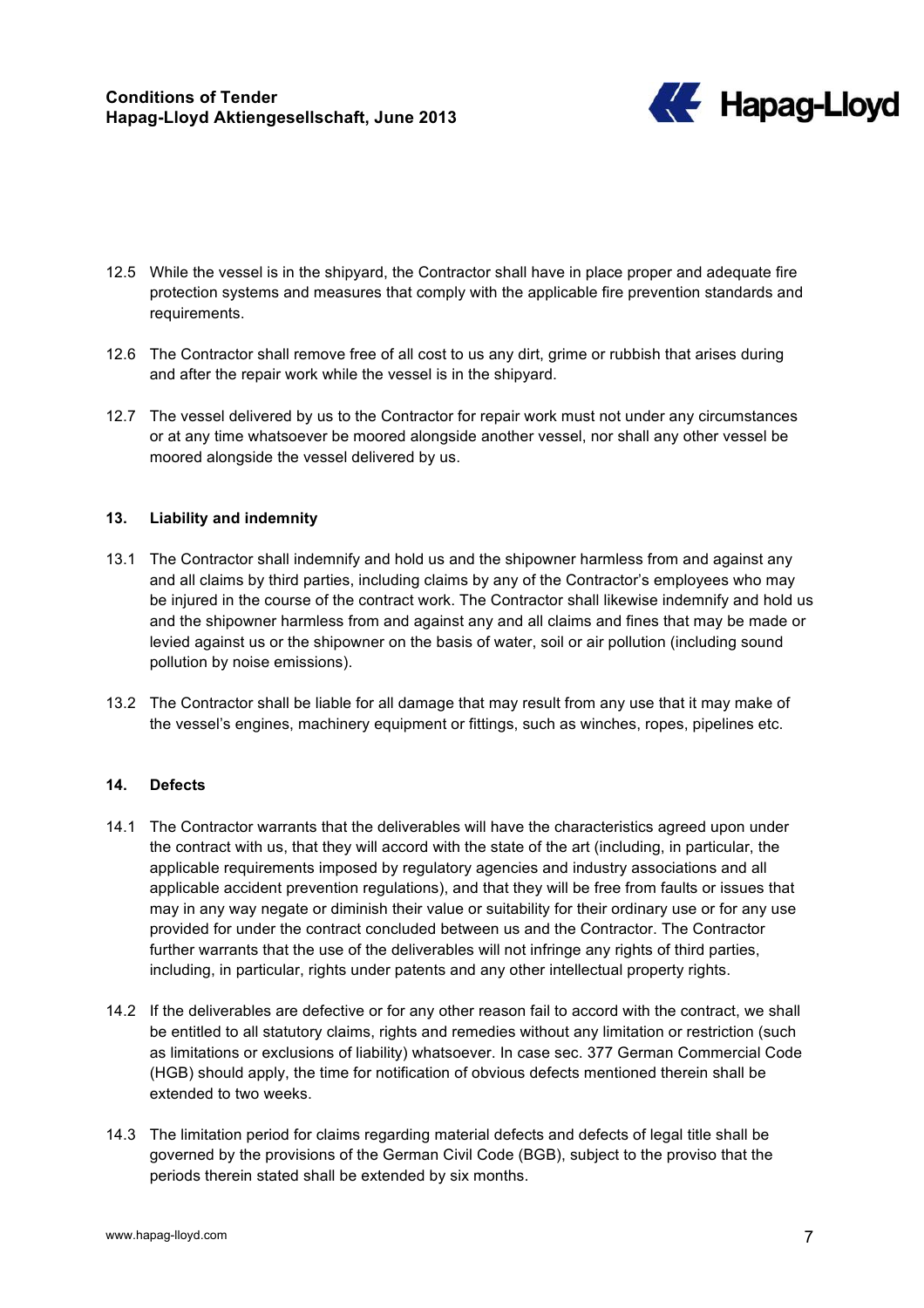

- 14.4 If, in order to remedy a defect, a deliverable needs to be reworked or performed anew, the Contractor shall bear all costs associated therewith, including all additional costs, such as transport, travel, labour and material costs, that may arise as a result of the vessel having to be subsequently moved to a location other than the agreed-upon place for performance.
- 14.5 Our authorized representatives and those of the shipowner shall have the right to enter the Contractor's yard during the Contractor's normal hours of work in order to satisfy themselves that the Contractor is performing the work in accordance with the contract and shall further have the right to participate in the Contractor's tests and inspections and conduct their own tests and inspections. The Contractor shall bear all costs of retests and reinspections necessary by way of follow-up on previously identified defects.

# **15. Liability and liability insurance**

- 15.1 All claims for damages or for compensation of expenses (hereinafter referred to collectively as "compensation claims") by the Contractor against us, irrespective of legal basis, are hereby expressly excluded. Excepted from this exclusion are compensation claims that are based on the provisions of the German Product Liability Act (ProdHaftG); on deliberate or grossly negligent breach of contractual or legal obligations by us; on physical injury or impairment of health suffered by the Contractor as a result of a breach of duty for which we are at fault; on absence of characteristics warranted by us; or on breach of material contractual obligations by us. In the event of a breach of material contractual obligations by us, the Contractor's claim for compensation against us shall be limited to losses that are typical and foreseeable for the type of contract in question. Excepted from this limitation are compensation claims based on intentional or grossly negligent breach. Also excepted from this limitation are cases in which we are liable for physical injury or impairment of health or the absence of warranted characteristics.
- 15.2 Without prejudice to our statutory rights to pursue defect claims, the Contractor shall be liable to us for all losses we may suffer through fault on the part of the Contractor. The Contractor shall indemnify us and hold us harmless from and against all claims by third parties which relate to the negotiations for and the performance of the contract awarded to the Contractor and which are attributable to fault on the part of the Contractor. However, in cases where the Contractor is liable under the German Product Liability Act (ProdHaftG), it shall indemnify us and hold us harmless irrespective of whether or not it is at fault.
- 15.3 The Contractor shall throughout the term of any and each contract concluded with us maintain at its own cost and expense liability insurance for personal injury and property damage that provides adequate cover. The cover must not be less than EUR 2 million per loss event and must not contain a serial loss exclusion clause. Upon request by us, the Contractor shall furnish us with its insurer's cover note by way of proof of cover.

# **16. Arbitration clause**